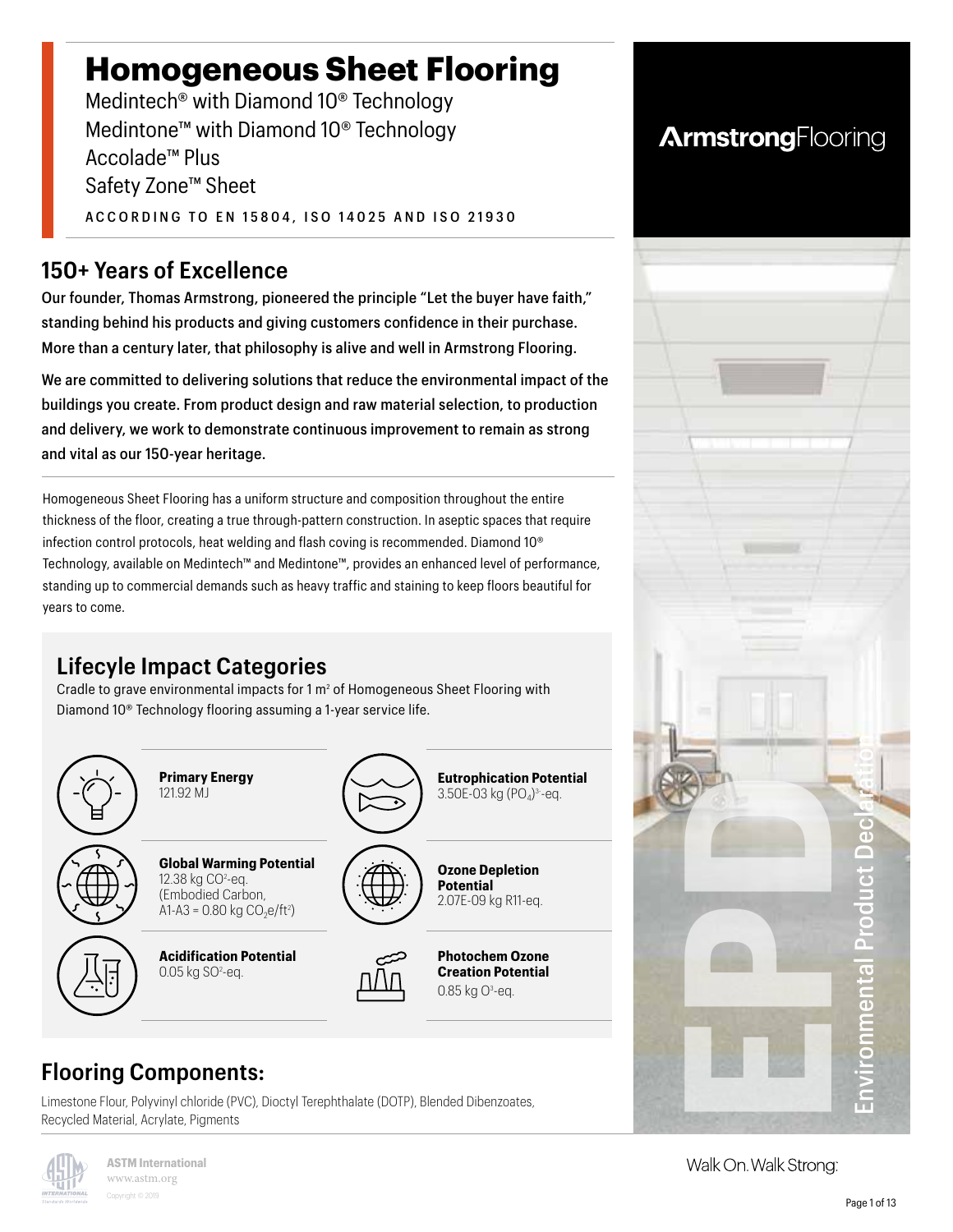# **Homogeneous Sheet Flooring**

Medintech® with Diamond 10® Technology Medintone™ with Diamond 10® Technology Accolade™ Plus Safety Zone™ Sheet ACCORDING TO EN 15804, ISO 14025 AND ISO 21930

# **ArmstrongFlooring**

This document is a Type III Environmental Product Declaration by Armstrong Flooring, Inc. that is certified by ASTM as conforming to the requirements of ISO 14025, EN 15804 and ISO 21930 ASTM has assessed that the Life Cycle Assessment (LCA) information fulfills the requirements of ISO 14040 in accordance with the instructions listed in the product category rules cited below. The intent of this document is to further the development of environmentally compatible and sustainable construction methods by providing comprehensive environmental information related to potential impacts in accordance with international standards.

| <b>Declaration Number</b>                         | EPD-0005                                                                                                                        |
|---------------------------------------------------|---------------------------------------------------------------------------------------------------------------------------------|
| Program Operator                                  | ASTM International - 100 Barr Harbor Drive, West Conshohocken, PA, 19428, USA<br>www.astm.org                                   |
| Manufacturer                                      | Armstrong Flooring, Inc.- 2500 Columbia Avenue, Lancaster, PA 17603                                                             |
| <b>Declared Product</b><br>& Functional Unit      | Homogeneous Sheet Flooring, 1 m <sup>2</sup>                                                                                    |
| <b>Reference PCR</b>                              | Part A: PCR for building-related products, 2018<br>Part B: Flooring EPD Requirements [UL Environment], v2.0 September, 2018     |
| <b>Product Application</b>                        | Floor covering choice in commercial spaces:<br>• Healthcare<br>• Hospitality<br>$\cdot$ Office<br>• Education<br>$\cdot$ Retail |
| <b>Product Reference Service Life</b>             | 35 Years                                                                                                                        |
| <b>Markets of Applicability</b>                   | Australia, Asia, North America                                                                                                  |
| Date of Issue                                     | August 31, 2020                                                                                                                 |
| Date of Validity                                  | 5 Years                                                                                                                         |
| <b>EPD Type</b>                                   | Product Specific                                                                                                                |
| <b>EPD Scope</b>                                  | Cradle to Grave                                                                                                                 |
| <b>Year of Primary Data</b>                       | 2017-2018                                                                                                                       |
| <b>LCA Software &amp; Version</b>                 | GaBi v8.7.1.30                                                                                                                  |
| LCI Database(s) & Version                         | GaBi 2017                                                                                                                       |
| <b>LCIA Method</b>                                | TRACI 2.1                                                                                                                       |
| Verification and Authorization of the Declaration |                                                                                                                                 |

#### Verification and Authorization of the Declaration

| This declaration and the rules on which this EPD is based | This life cycle assessment was independently |
|-----------------------------------------------------------|----------------------------------------------|
| have been examined by an independent external             | verified in accordance with ISO 14044        |
| verifier in accordance with ISO 14025 and ISO 21930.      | and the reference PCR by:                    |

| Hughlooke                     |                 | X<br>Crown        | $\omega$ lm |                 |
|-------------------------------|-----------------|-------------------|-------------|-----------------|
| Tim Brooke                    | Date            | Tom Coria         |             | Date            |
| Vice President, Certification | August 31, 2020 | External Verifier |             | August 31, 2020 |

*ASTM certification of this EPD is not to be construed as representing aesthetics or any other attributes not specifically addressed, nor should it be construed as an ASTM endorsement of the subject of the EPD or a recommendation for its use. There is no warranty by ASTM, express or implied, as to any finding or other matter in the EPD, or as to any product covered by the EPD. The EPD holder is liable for the information and evidence on which the EPD is based.*

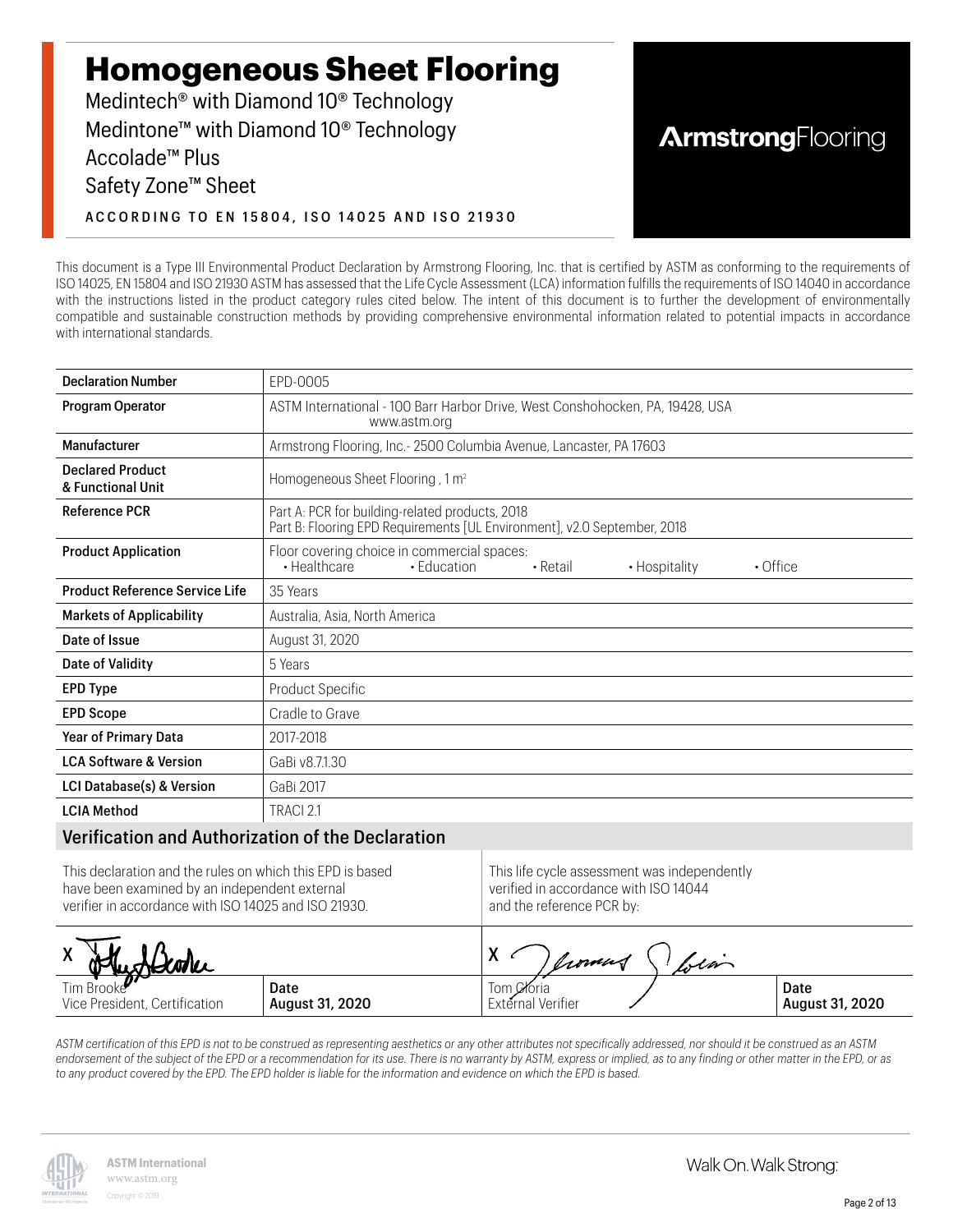ISO 14025 AND ISO 21930

#### **2.0 Product Introduction**

#### **2.1 Company Description**

Armstrong Flooring, Inc. (NYSE: AFI) is a global leader in the design and manufacture of innovative flooring solutions that inspire beauty wherever your life happens. Headquartered in Lancaster, Pennsylvania, Armstrong Flooring is a leading manufacturer of resilient products across North America. The company safely and responsibly operates 8 manufacturing facilities globally, working to provide the highest levels of service, quality and innovation to ensure it remains as strong and vital as its 150-year heritage. Learn more ArmstrongFlooring.com.

### **2.2 Product Description**

Homogeneous Sheet Flooring has a uniform structure and composition throughout the entire thickness of the floor, creating a true through-pattern construction. In aseptic spaces that require infection control protocols, heat welding and flash coving is recommended. Diamond 10® Technology, available on Medintech™ and Medintone™, provides an enhanced level of performance, standing up to commercial demands such as heavy traffic and staining to keep floors beautiful for years to come. Accolade Plus and Safety Zone Sheet homogeneous sheet are produced in Australia. Both feature a durable homogeneous construction for excellent indentation and gouge resistance and have a low-maintenance polyurethane coating.

#### **2.2.1 Brands**

Medintech® with Diamond 10® Technology, Medintone™ with Diamond 10® Technology Accolade™ Plus, Safety Zone™ Sheet

### **2.2.2 Specifications**

Homogeneous Sheet Flooring meets or exceeds the performance requirements of ASTM F1303, Standard Specification for Vinyl Sheet Floor Covering With Backing and ISO 10582, Type I, Resilient floor coverings—Homogeneous polyvinyl chloride floor covering.

### **2.2.3 Product Specific EPD**

#### Figure 1. Example product structure for Medintech® with Diamond 10® Technology

#### **Product Structure**



This EPD Is intended to represent product specific life cycle assessment results for the Armstrong Flooring brands in Section 2.2.1.

# **2.3 Application**

Homogeneous Sheet Flooring is a widely used commercial resilient flooring option and is routinely used with great success in healthcare and education segments. Properly installed and maintained, homogeneous sheet provides decades of proven performance across all commercial segments.

# **2.4 Declaration of Methodological Framework**

The Life Cycle Assessment (LCA) was performed according to ISO 14040 and followed the PCR instructions. The cradle-to-grave LCA encompasses all relevant life cycle stages and modules including raw material production; transport of raw materials to the production facility; manufacturing of flooring; packaging; transportation to job site; use phase; and end of life including disposal or recycling. Detailed information regarding cut-off and allocation procedures are in sections 2.5 and 2.9.

# **2.5 Technical Data**

#### **Table 1: Homogeneous Sheet Technical Data**

Table 1 below represents all products presented in this EPD. To determine the average weight, the mass of each Homogeneous Sheet was used proportionally to determine the overall average value in the chart.

| <b>Armstrong Homogeneous Sheet</b> |       | Average Value                        | Unit     | <b>Min. Value</b>        | Max. Value      |
|------------------------------------|-------|--------------------------------------|----------|--------------------------|-----------------|
| Product Thickness                  |       | 3.2(0.125 <sup>7</sup> )<br>mm (in.) |          | $\overline{\phantom{a}}$ | $\sim$          |
| Wear Layer Thickness               |       | 3.2(0.125 <sup>7</sup> )             | mm (in.) | $\sim$                   |                 |
| Product Weight                     |       | 7030                                 | $q/m^2$  |                          | $\sim$          |
| Product Form                       | Sheet | -                                    |          | 20 <sub>m</sub>          | 30 <sub>m</sub> |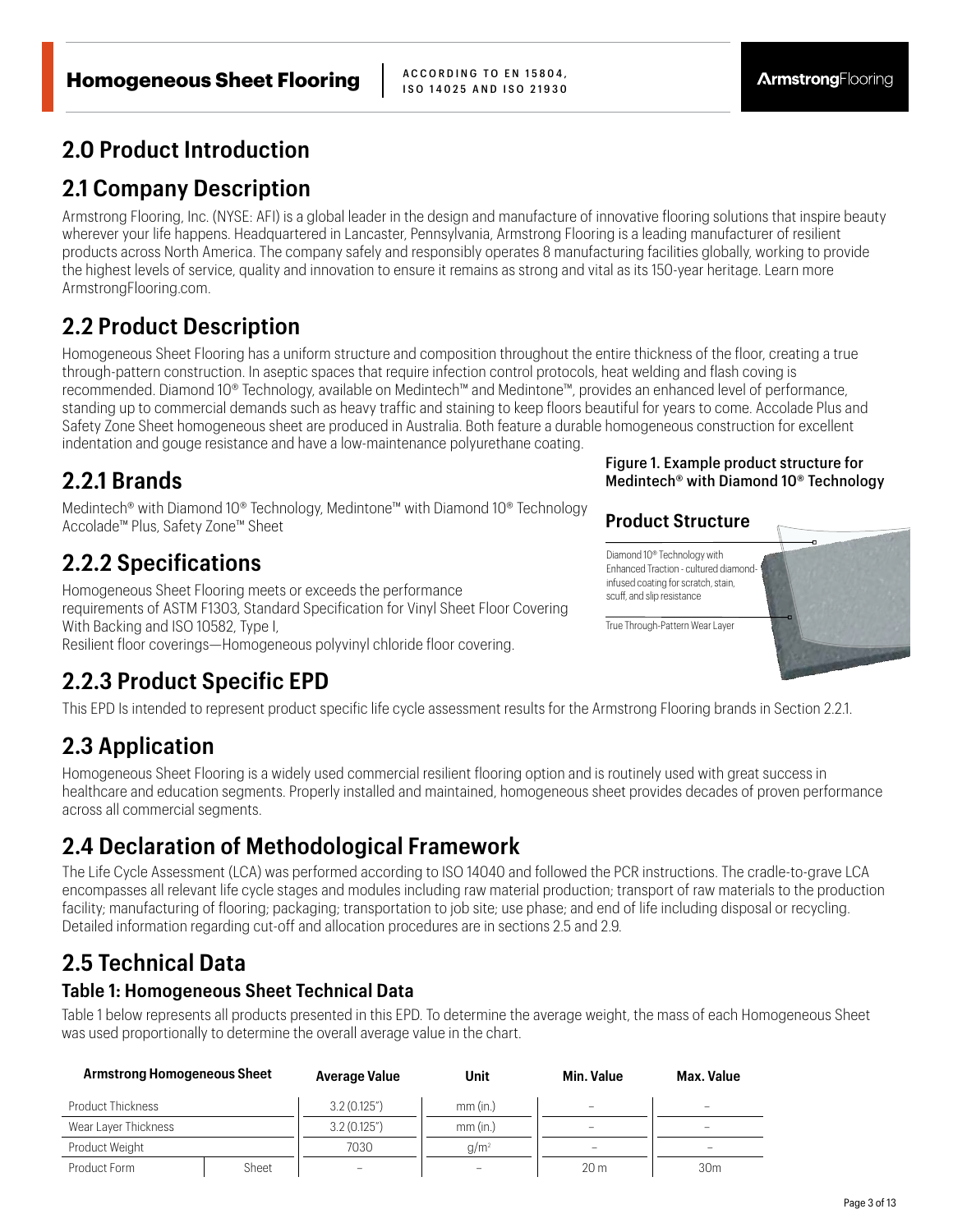#### **2.6 Market Placement / Application Rules**

All Armstrong Homogeneous Sheet Flooring meets or exceeds the performance requirements of ASTM F1913, Standard Specification for Vinyl Sheet Floor Covering Without Backing and ISO 10581, Type II, Resilient floor coverings — Homogeneous Sheet Flooring polyvinyl chloride. It meets the below performance requirements for the following test methods:

| Performance                                        | <b>Test Method</b>         | Requirement                                                       | Performance vs. Requirement               |
|----------------------------------------------------|----------------------------|-------------------------------------------------------------------|-------------------------------------------|
| <b>Total Thickness</b>                             | ASTM F386                  | $\geq 0.075$ in.                                                  | Meets                                     |
| <b>Residual Indentation</b>                        | <b>ASTM F1914</b>          | $\leq 0.007$ in.                                                  | Meets                                     |
| Static Load Resistance @ 250 psi                   | ASTM F 970                 | ≤ 0.005 in.                                                       | Meets                                     |
| Flexibility                                        | ASTM F137                  | 11/ <sub>2</sub> inch mandrel no cracks or breaks in wear surface | Meets                                     |
| Resistance to Chemicals                            | ASTM F925                  | No more than slight change in surface dulling, attack or staining | Meets                                     |
| Resistance to Heat                                 | <b>ASTM F1514</b>          | $\Lambda$ F $\leq$ 8                                              | Meets                                     |
| Resistance Light                                   | <b>ASTM F1515</b>          | $\Delta E \leq 8$                                                 | Meets                                     |
| <b>Additional Testing</b>                          |                            |                                                                   |                                           |
| Fire Test Data - Flame Spread                      | ASTM F 648                 | 0.45 W/cm2 or more - Class I                                      | Meets                                     |
| Fire Test Data - Smoke Evolution                   | ASTME 662                  | 450 or less                                                       | Meets                                     |
| Fire Test Data - Canada                            | CAN\ULC S-102.2            | Use dependent                                                     | Flame Spread - 15 Smoke Developed<br>- 90 |
| <b>Static Load Resistance</b>                      | ASTM F970*                 | $\leq 0.005$ in.                                                  | 2000 psi                                  |
| Wear Group Classification per<br>FN649-volume loss | EN660-2                    |                                                                   | Wear Group $T \leq 2.0$ mm3               |
| Bacteria Resistance                                | ISO 846: Part C            |                                                                   | No Observed Growth                        |
| Ramp Test                                          | DIN 51130                  |                                                                   | R <sub>10</sub>                           |
| ADA Standards for<br>Accessible Design             | Chapter 3<br>Section 302.1 | Floor surfaces shall be stable, firm and slip-resistant           | Meets                                     |
| Antistatic Properties                              | EN 1815                    | $\leq 2.0$ kV                                                     | Meets (antistatic)                        |
| Static Coefficient of Friction**                   | ASTM D2047/UL 410          | $\geq 0.5$                                                        | <b>Meets</b>                              |

\*Testing at loads above 250 psi is outside the scope of the test method. Since testing is conducted on uninstalled flooring, results do not consider the performance of the adhesive, underlay underloys underloys the setch s change the walking surface and consequently the SCOF value.

### **2.7 Material Composition**

**Table 3: Material Composition for Homogeneous Sheet** 

|                              |                         |                                            |             | Quantity (% by weight)                                           |                       |               |
|------------------------------|-------------------------|--------------------------------------------|-------------|------------------------------------------------------------------|-----------------------|---------------|
| <b>Material Content</b>      | <b>Function</b>         | Casrn                                      | Homogeneous | Homogeneous<br>with Diamond 10 <sup>®</sup><br><b>Technology</b> | <b>Availability</b>   |               |
| Limestone Flour              | Filler                  | 1317-65-3                                  | 40-45%      | 40-45%                                                           | Abundant Mineral      | Non-Renewable |
|                              | Binder/Film             | 9002-86-2                                  |             | 35-40%                                                           | Fossil Limited        | Non-Renewable |
| Polyvinyl chloride (PVC)     |                         | 9003-22-9                                  | 35-40%      |                                                                  |                       |               |
| Dioctyl Terephthalate (DOTP) | Plasticizer             | 6422-86-2                                  | 10-15%      | 10-15%                                                           | Fossil Limited        | Non-Renewable |
| <b>Blended Dibenzoates</b>   | Plasticizer             | $120 - 55 - 8$<br>19224-26-1<br>21738-31-4 | $1-2%$      | $1 - 2%$                                                         | Fossil Limited        | Non-Renewable |
| Recycled Material            | Binder                  | N/A                                        | $0.1 - 1%$  | 0%                                                               | Fossil Limited        | Non-Renewable |
| Acrylate                     | Coating                 | 52408-84-1                                 | $0.1 - 1%$  | $0.1 - 1%$                                                       | <b>Fossil Limited</b> | Non-Renewable |
|                              | <b>Titanium Dioxide</b> | 13463-67-7                                 | $1 - 3%$    | $1 - 3%$                                                         |                       |               |
| Pigments                     | Colored Pigment         | Various                                    | $0.1 - 1%$  | $0.1 - 1%$                                                       | Abundent Mineral      | Non-Renewable |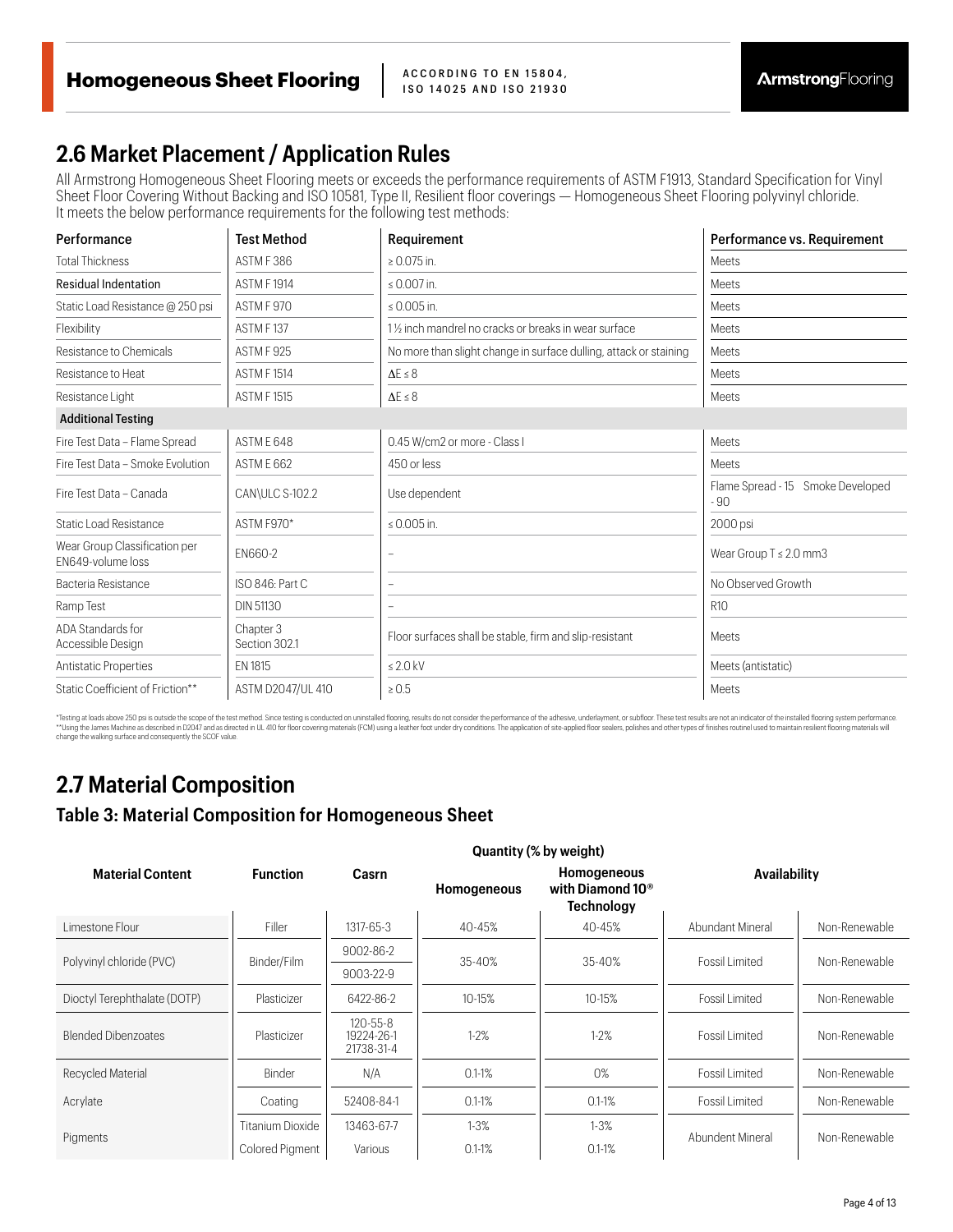#### **2.8 Manufacturing**

Homogenous Sheet Vinyl is primarily used in commercial flooring applications and is comprised mostly of limestone in a vinyl binder matrix. The manufacturing process involves the hot mixing of the raw materials milled and calendared into a hot sheet that is then cooled and packaged for shipment. The sheets have a factory applied coating that provides for low maintenance which can provide lower cost of ownership and lower life-cycle cost assessments. After packaging, the Homogeneous Sheet rolls are shipped and installed.

#### Figure 2: Process for Armstrong Flooring Homogeneous Sheet



#### **2.9 Packaging**

Armstrong Flooring Homogeneous Sheet Flooring is rolled and wrapped in craft paper and stored horizontally in re-usable shipping containers. All packaging can be recycled, however, the life cycle assessment model assumed all packaging was landfilled.

# **2.10 Installation**

Armstrong Flooring Homogeneous Sheet Flooring must be installed in strict accordance with the Armstrong Flooring Guaranteed Installation Systems manual, F-5061. This comprehensive guide to Armstrong flooring installation provides all the information needed to properly install Armstrong Homogeneous Sheet Flooring to ensure it will look great and perform exactly as it should. Visit armstrongflooring.com/commercial for more information.

# **2.11 Use Conditions**

Recommended maintenance practices are provided in the installation guide and are required as part of the warranty. Warranty details can be found at armstrongflooring.com/commercial. For Homogeneous Sheet Flooring, the recommended maintenance is representative of medium intensity maintenance, as shown in Table 5 and Figure 3. Because maintenance procedures often vary depending on the building owner's maintenance practices, level of use, and traffic conditions, Table 5 provides low, medium and high maintenance scenarios. The normalized environmental impacts associated with these hypothetical scenarios are shown in Figure 3. The low intensity maintenance scenario results in lower environmental impacts. For example, less scrubbing means less water consumption and a lower eutrophication potential.

# **2.12 Reference Service Life & Estimated Building Service Life**

Per the PCR, this product has a 30 year reference service life and is intended for a building with a 75-year estimated service life.

# **2.13 Reuse, Recycling & Energy Recovery**

Armstrong Flooring Homogeneous Sheet Flooring can be recycled through the On&On® Recycling Program provided it meet program requirements. See www.armstrongflooring.com/reclaim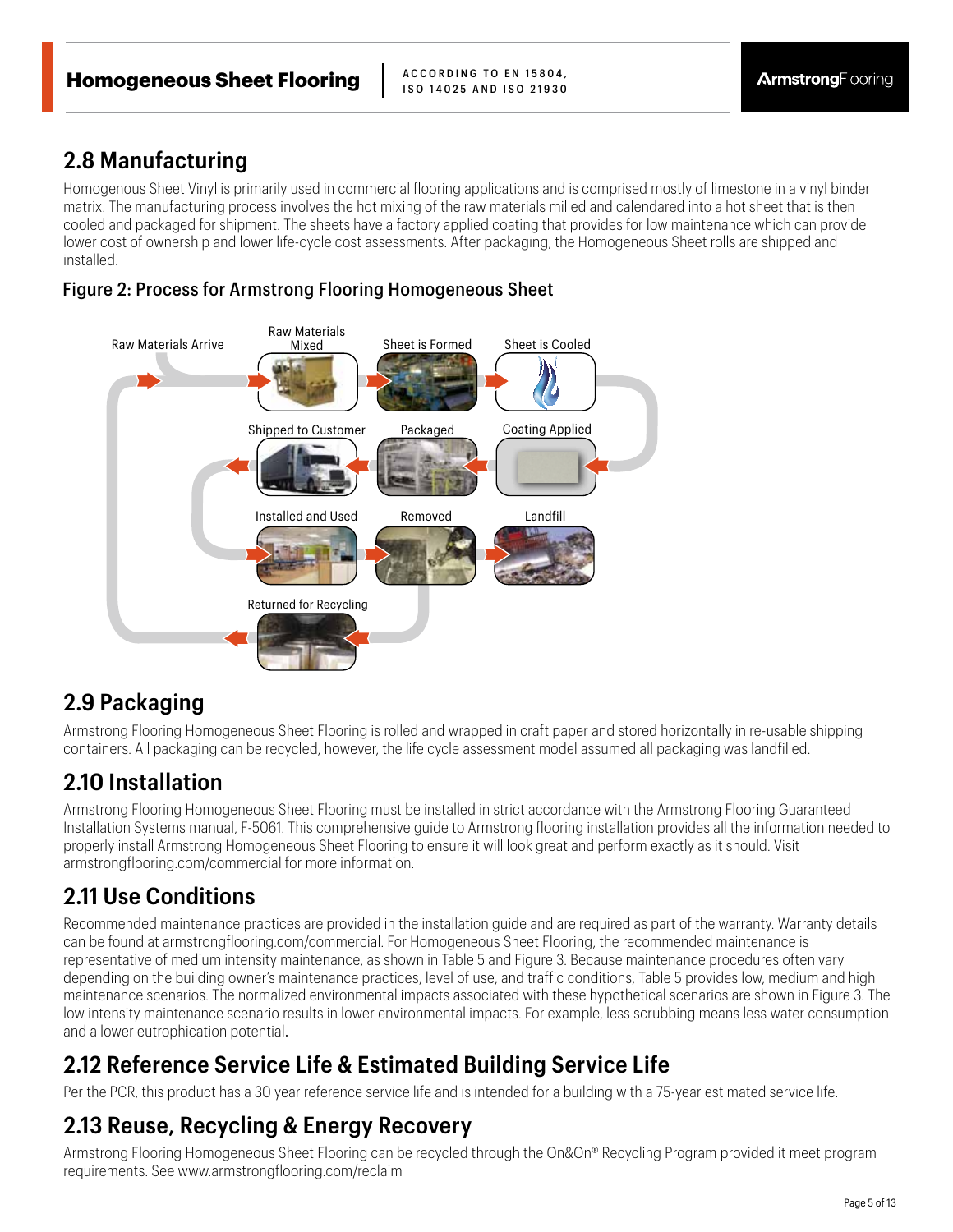#### **2.14 Disposal**

At the end of life, this product is assumed to be disposed per PCR requirements (UL, 2018) as shown in Table 4. Waste classification is based on the Resource Conservation and Recovery Act. Disposal in municipal landfill or commercial incineration facilities is permissible and should be done in accordance with local, state, and federal regulations.

#### Table 4: End of Life Assumptions

| <b>Component</b> | Recycled | Landfilled | Incinerated |
|------------------|----------|------------|-------------|
| Product          | 0%       | 100%       | 0%          |
| Paper Packaging  | 75%      | 20%        | 5%          |

### **2.15 Further Information**

Please visit www.armstrongflooring.com/commercial for additional information regarding Armstrong Flooring Homogeneous Sheet flooring products.

# **3.1 Functional Unit**

 $\overline{1}$ 

The functional unit for this EPD is 1 m<sup>2</sup> of 2.0 mm Homogeneous Sheet Flooring for use over 1 year. Flooring System View: In order to understand the complete view of a flooring system, life cycle information is included for the total flooring system based on 1 square meter  $(m^2)$  view. This includes the flooring, adhesives and finishes applied during the use stage.

### **3.2 System Boundaries**

The system boundaries studied as part of this life cycle assessment include the following stages which are shown in Table 4:

Production stage – Modules A1 to A3 which include the extraction manufacture and transportation of raw materials, flooring production.

Construction Stage – Modules A4-A5 which include the transportation to job site and installation.

Use Stage – Includes on Modules B2 (Use) and B4 (Replacement) as the other modules B1, B3 and B5-B7 are declared as having zero impact as no repair or refurbishment is expected once the product is installed. The use stage accounts for cleaning of the floor.

End-of-Life – Modules C1-C4 which includes disposal.

 $\overline{1}$ 

Each module includes provisions of all relevant materials, products and energy. Potential impacts and waste are consider in the module in which they occur. Per the PCR, capital goods and infrastructure flows are assumed to not significantly affect LCA results or conclusions and thus are excluded from the analysis.

#### Table 5: Construction Works Assessment Information

| <b>Production</b><br>Stage          |                                   |                     | <b>Construction</b><br>Stage | Use Stage B1 and B3-B7 are Declared as<br>Having Zero Impact as no Repair or<br>Refurbishment is Expected Once the<br>Product is Installed. The Use Stage<br>Accounts for Cleaning of the Floor. |                 |                  |                       |                   | End-Of-Life<br>Stage |                              |                                    |                                   |                                                   |                        |             |
|-------------------------------------|-----------------------------------|---------------------|------------------------------|--------------------------------------------------------------------------------------------------------------------------------------------------------------------------------------------------|-----------------|------------------|-----------------------|-------------------|----------------------|------------------------------|------------------------------------|-----------------------------------|---------------------------------------------------|------------------------|-------------|
| Extraction & Upstream Production A1 | $\approx$<br>Transport to Factory | S,<br>Manufacturing | Transport to Site A4         | Installation A5                                                                                                                                                                                  | 둡<br><b>Jse</b> | S<br>Maintenance | Repair B <sub>3</sub> | 54<br>Replacement | 59<br>Refurbishment  | 88<br>Operational Energy Use | 67<br><b>Operational Water Use</b> | Demolition C1<br>De-construction/ | 8<br>Disposal<br>Transport to waste processing or | C3<br>Waste Processing | Disposal C4 |
| X                                   | X                                 | X                   | Χ                            | Χ                                                                                                                                                                                                |                 | Χ                |                       | X                 |                      |                              |                                    | X                                 | X                                                 | X                      | X           |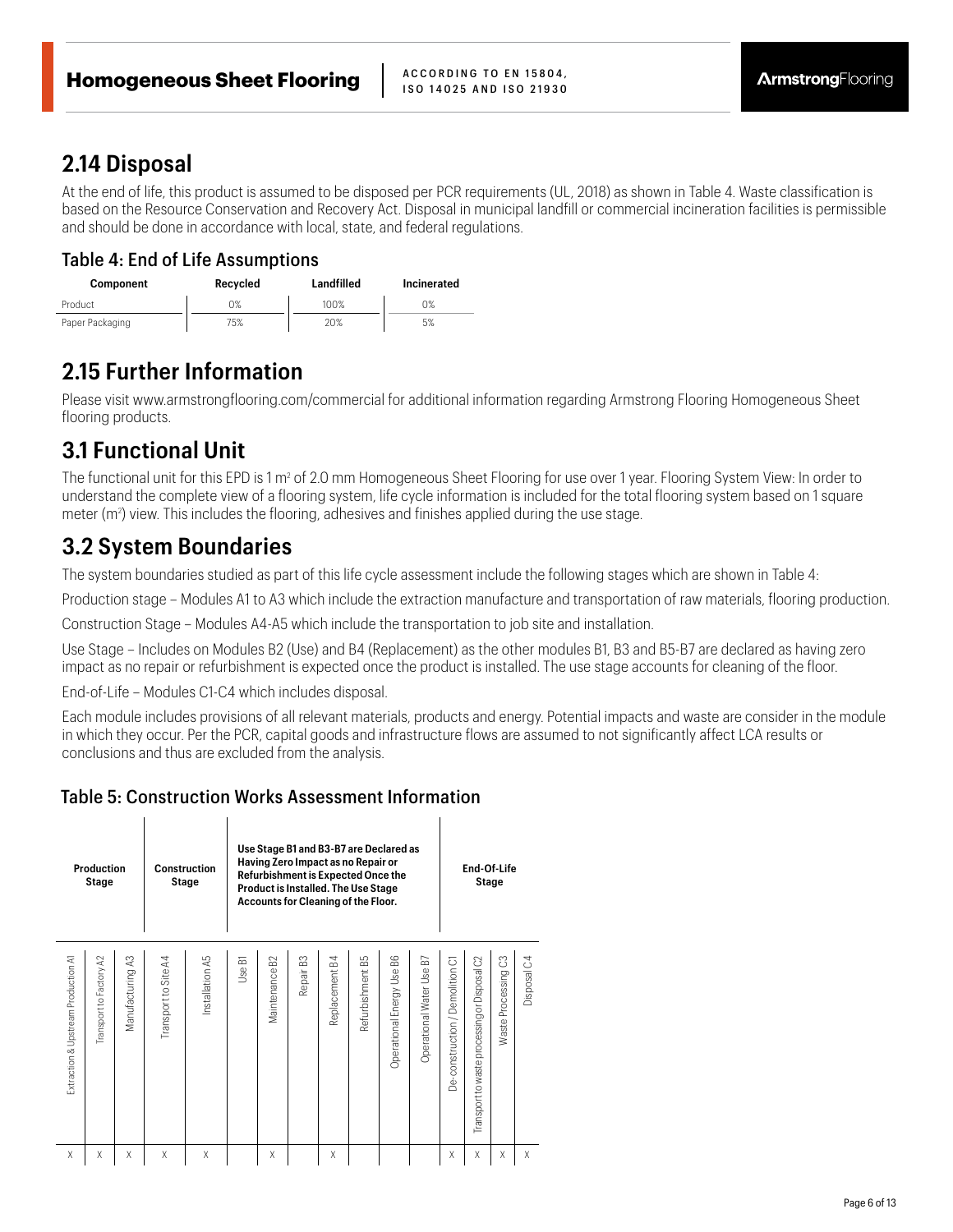### **3.3 Product for Use Phase (Module B1-B7)**

For this study, it was assumed that Homogeneous Sheet Flooring would last 35 years and therefore would need to be replaced 1.14 times over the building's useful life if properly installed and maintained. The useful life indicated in the PCR for flooring is 75 years. Recommended maintenance practices are provided in the Armstrong® Installation Guide and required as part of the warranty. For Homogeneous Sheet Flooring, the recommended maintenance is representative of medium intensity maintenance, as shown in Table 5 and Figure 3. Because maintenance procedures often vary depending on the building owner's maintenance practices, level of use, and traffic conditions, Table 5 provides low, medium and high maintenance scenarios. The normalized environmental impacts associated with these hypothetical scenarios are shown in Figure 3. The low intensity maintenance scenario results in lower environmental impacts. For example, less scrubbing means less water consumption and a lower eutrophication potential.

#### Table 6: Estimated Maintenance Intensity & Assumptions

| Maintenance<br><b>Schedule</b> | Number of Times Performed in 1 Year (365 Days) | <b>Additional Resource</b><br><b>Consumption</b> |      |                            |
|--------------------------------|------------------------------------------------|--------------------------------------------------|------|----------------------------|
|                                | Low                                            | Medium                                           | High |                            |
| Sweep / Dry Mop                | 260                                            | 260                                              | 260  | <b>None</b>                |
| Damp Mop                       | 26                                             | 52                                               | 104  | Water, pre-diluted cleaner |
| Scrubbing/Spray Buff           | 6                                              |                                                  | 24   | Floor finish, electricity  |

### **3.4 Units**

The PCR require SI units for all LCA results.

#### **3.5 Estimations and Assumptions**

#### **Transportation**

Per the PCR (UL, 2018) a distance of 800 km (497 miles) by diesel-powered truck is used to represent the distribution of product to the installation site. For products manufactured outside of the United States, inbound transportation by cargo ship is also included. Additionally, transportation is assumed to be 161 km (100 miles) by diesel-powered truck for the following:

- Product to Building site
- Installation waste to disposal
- Deconstructed product to end of life destination

# **3.6 Cut-off Rules**

Cut-off rules are consistent with PCR (UL, 2018). No known flows were deliberately excluded.

# **3.7 Data Sources**

All gate-to-gate, primary foreground data was collected for the flooring manufacturing process. This foreground data was from annual production for the year of 2017. Relevant background data was taken from the database provided in the GaBi 8.7.1.30 software system for life cycle engineering. No data set was over 10 years old. The GaBi database provides the life cycle inventory data for the raw and process materials obtained from the background system.

# **3.8 Data Quality**

A variety of tests and checks were performed throughout the project to ensure high quality of the completed LCA. Checks included data verification and triangulation against several sources including published LCA studies. Overall, the data quality is considered to be good to high quality.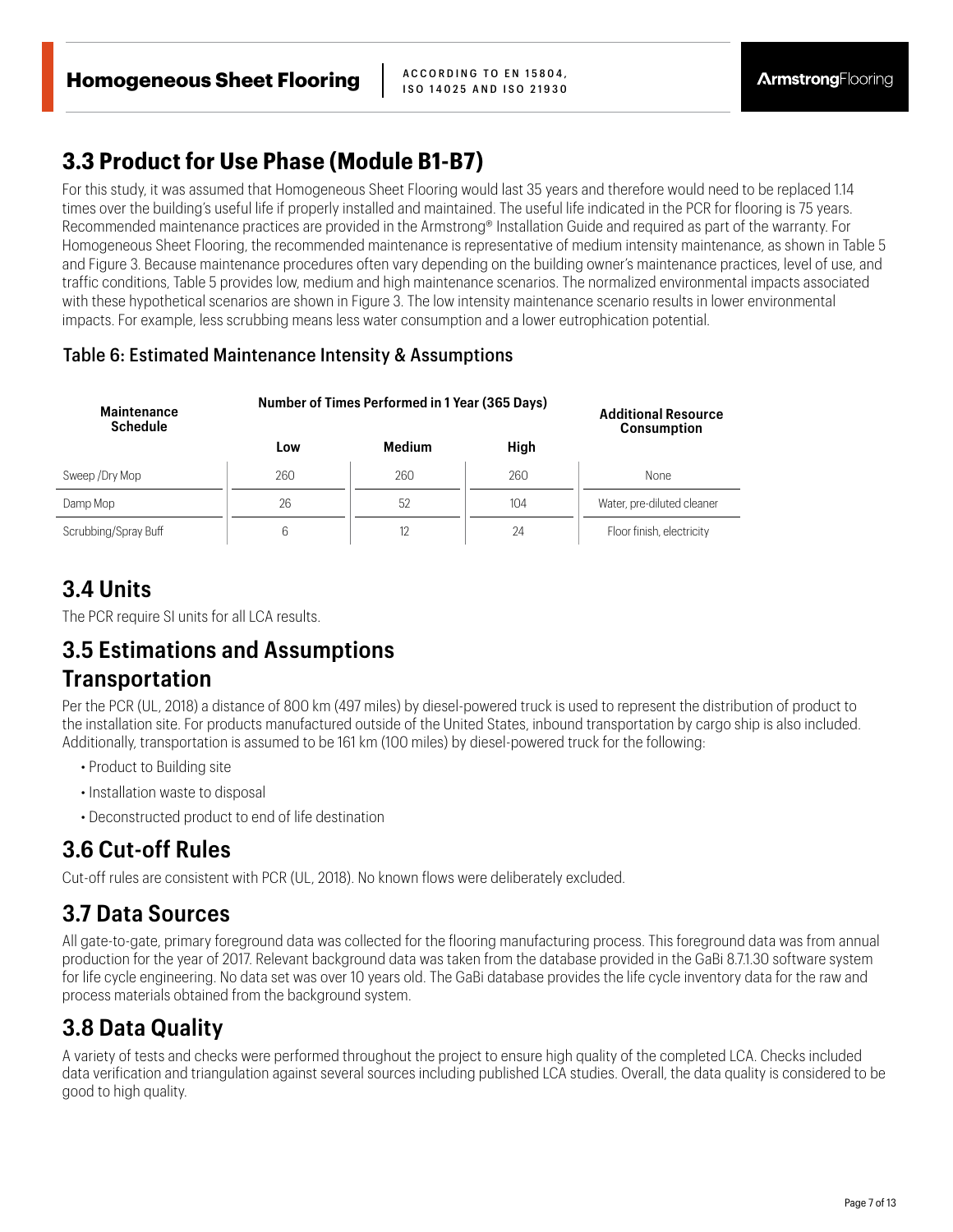Temporal: All of the primary data is taken from 12 months of continuous operation in the 2017 calendar year. All secondary data were obtained from the GaBi 2018 databases.

Geographical: All primary and secondary data were collected specific to the countries or regions under study. Where country-specific or region-specific data were unavailable, proxy data were used. Geographical representativeness is considered to be high.

**Technological:** All primary and secondary data were modeled to be specific to the technologies or technology mixes under study Where technology-specific data were unavailable, proxy data were used. Technological representativeness is considered to be high.

#### **3.9 Period under review**

Primary data was collected during 2018. This analysis is intended to represent production in 2017.

#### **3.10 Allocation**

No co-product or multi-input process allocation occurs in the product system. For reuse, recycling, and recovery allocation, the cut-off allocation approach is adopted in the case of any recycled content, which is assumed to enter the system burden-free. Only environmental impacts from the point of recovery and forward (e.g., collection, sorting, processing, etc.) are considered. With the exception of bio-based packaging waste, product and packaging waste is modeled as being disposed in a landfill rather than incinerated or recycled. Plastic and other construction waste is assumed to be inert in landfills so no system expansion or allocation is necessary as landfill gas is not produced. In the case of biobased packaging waste disposed during installation, landfill gas from the decomposition of this waste is assumed to be collected and used to produce electricity. It is assumed that this recovered energy offsets energy produced by the U.S. average grid.

### **3.11 Comparability and Benchmarking**

This EPD compares Accolade™ Plus and Safety Zone Sheet – which have urethane coatings and Medintech® and Medintone™ with Diamond 10<sup>®</sup> Technology. These results are comparable and acceptable according to the PCR and ISO standards, because background datasets, modeling assumptions, and time periods are the same.

#### **Life Cycle Assessment Scenarios**

The following information is required by the PCR to be documented.

#### Table 7: Transportation to the Building Site (A4)

| <b>Name</b>                                             | Value           | Unit     |
|---------------------------------------------------------|-----------------|----------|
| Fuel Type                                               | Diesel          |          |
| Liters of Fuel                                          | 35              | L/100km  |
| Vehicle Type                                            | Truck (trailer) |          |
| <b>Transportation Distance</b>                          | 800             | km       |
| Capacity Utilization (including Empty Runs, Mass Based) | 78              | $\%$     |
| Gross Density of Products Transported                   | 2.1             | $kq/m^2$ |
| Capacity Utilization Volume Factor                      |                 |          |

#### Table 8: Installation into the building (A5)

| <b>Name</b>                              | Value | Unit |
|------------------------------------------|-------|------|
| Ancillary Materials                      | 0.37  | Кū   |
| <b>Electricity Consumption</b>           | በ በ2  | МJ   |
| Waste Materials at the Construction Site | በ 26  | кg   |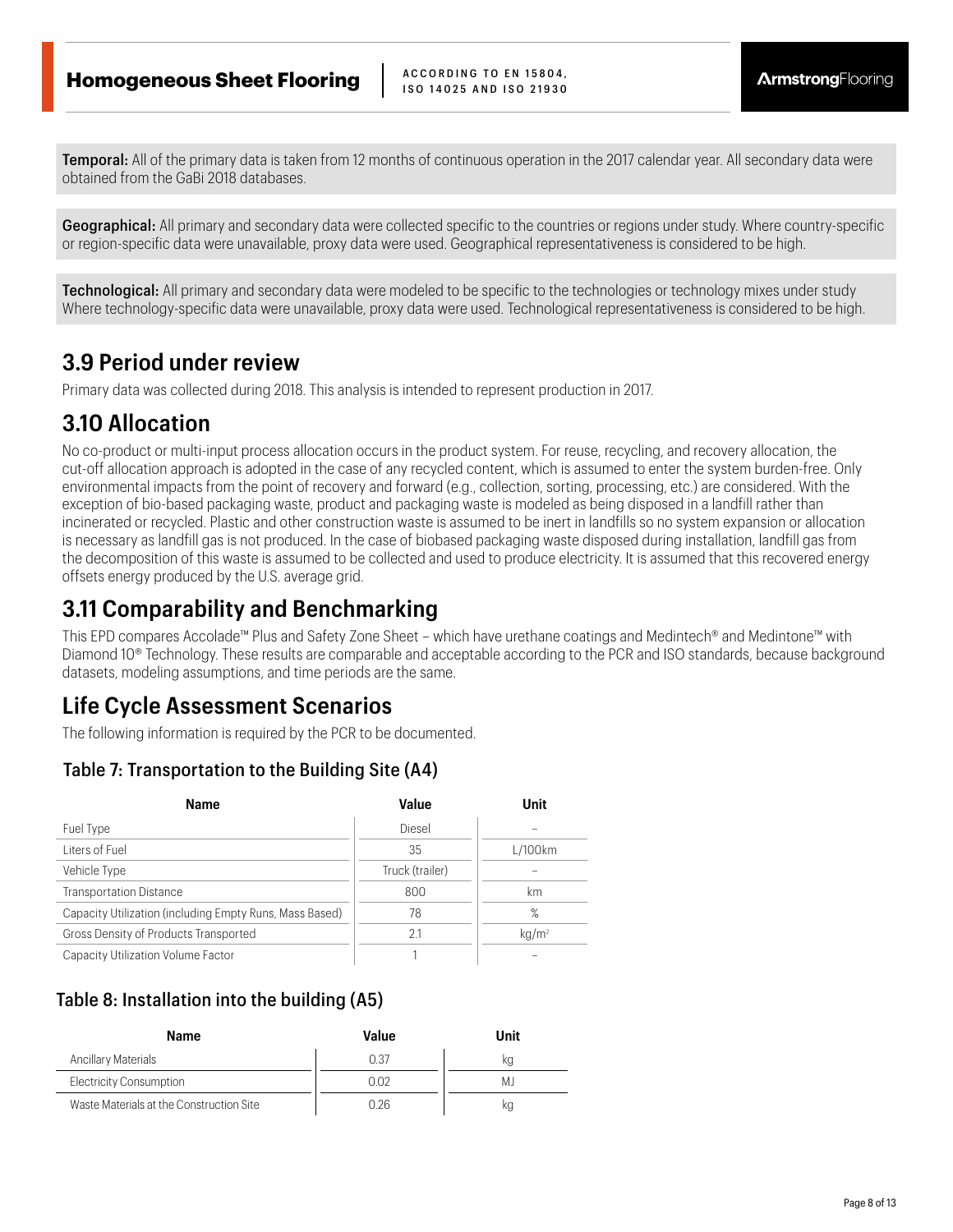#### Table 9: Reference Service Life

| Name                   | Value | Unit  |
|------------------------|-------|-------|
| Reference Service Life | 35    | vears |

#### Table 10: Maintenance (B2)

| <b>Name</b>                                         | Value                 | Unit       |  |  |
|-----------------------------------------------------|-----------------------|------------|--|--|
| Maintenance Process Information (Cite Source)       | AFI Maintenance Guide |            |  |  |
| Maintenance Cycle (Reference Service Life)          | 1560 (weekly)         | Cycles/RSL |  |  |
| Maintenance Cycle (Estimated Service Life)          | 3,900 (weekly)        | Cycles/ESL |  |  |
| Net Freshwater Consumption: Municipal Water to POTW | 0.11                  | kg/ESL     |  |  |
| Ancillary Materials (Pre-diluted Cleaner)           | 306.7                 | l/ESL      |  |  |
| Energy Input for Spray Buffing                      | 5.67                  | kWh/ESL    |  |  |

#### Table 11: Replacement (B4)

| <b>Name</b>                              | Value | Unit  |
|------------------------------------------|-------|-------|
| Reference Service Life                   | 75    | Years |
| Replacement Cycle                        | 1.5   |       |
| Ancillary Materials (Adhesive)           | 0.56  | kg    |
| <b>Electricity Consumption</b>           | 0.03  | МJ    |
| Waste Materials at the Construction Site | 0.39  | кg    |

#### Table 12: End of Life (C1-C4)

| Name                      | <b>Description</b>                         | Value | Unit |
|---------------------------|--------------------------------------------|-------|------|
| <b>Collection Process</b> | Collect Separately                         |       | kq   |
| Disposal                  | Product or Materials for Final Desposition | 3.3   | кg   |

### **4.0 Life Cycle Assessment Results**

The results in this EPD represent product specific results for one square meter of Armstrong Flooring products. Caution should be used when trying to compare the results presented in this EPD to other products. Transport to Site (A4) results below reflect transport for products sold in North America (NA), Asia, and Australia.

#### **4.1 Life Cycle Assessment Impact Results**

Results for the life cycle assessment are presented in the tables below. The Product Category Rules for Flooring require impacts be calculated for a building life of 75 years. This means that during a 75 year time frame, the floor is manufactured, installed, maintained, and replaced multiple times depending upon the floor's reference service life. The estimated reference service life for Homogeneous Sheet is provided in Table 9. The total 75-year impacts are calculated by adding the values from all of the modules plus 74 times the impact in module B2. Additional, impacts for a 1-year service life including disposal are shown in the tables below.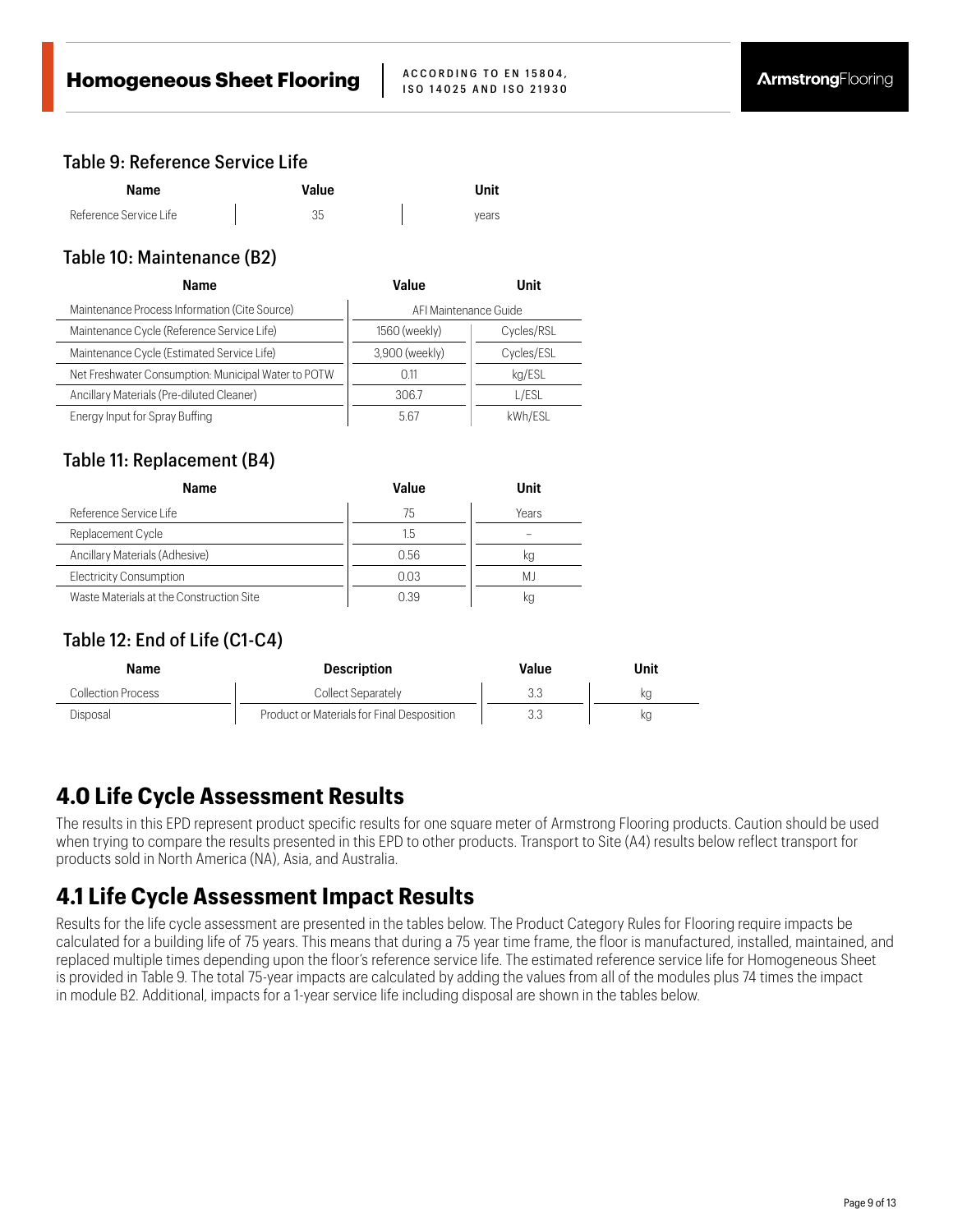#### Table 13: Impact Assessment Results for 1 m<sup>2</sup> of Medintech® and Medintone™ with Diamond 10® Technology

| Medintech® &<br>Medintone <sup>™</sup> with<br>Diamond 10 <sup>®</sup> | <b>TRACI 2.1 Impact</b><br>Category | <b>Global Warming</b><br>Air. incl.<br>biogenic carbon | Ozone<br><b>Depletion Air</b> | <b>Acidification</b>   | <b>Eutrophication</b> | <b>Smog Air</b> | Resources.<br><b>Fossil fuels</b> |
|------------------------------------------------------------------------|-------------------------------------|--------------------------------------------------------|-------------------------------|------------------------|-----------------------|-----------------|-----------------------------------|
| <b>Technology</b>                                                      | <b>UNITS</b>                        | kg CO2 eq.                                             | kg CFC 11 eq.                 | kg SO <sub>2</sub> eq. | kg Neq.               | kg O3 eq.       | <b>MJ</b>                         |
| <b>Production</b>                                                      | $A1 - A3$                           | 8.59                                                   | 4.99E-10                      | 2.16E-02               | 2.35E-03              | 0.35            | 25.93                             |
| <b>Transport (NA)</b>                                                  | A <sub>4</sub>                      | 0.78                                                   | $-3.41E-15$                   | 1.67E-02               | 6.45E-04              | 0.32            | 1.40                              |
| <b>Transport (Asia)</b>                                                | A <sub>4</sub>                      | 0.32                                                   | $-1.74E-15$                   | 1.55E-03               | 1.28E-04              | 0.04            | 0.61                              |
| Transport (AU)                                                         | A4                                  | 0.54                                                   | $-2.53E-15$                   | 8.70E-03               | 3.73E-04              | 0.17            | 0.99                              |
| <b>Install</b>                                                         | <b>A5</b>                           | 2.78                                                   | 1.57E-09                      | 1.31E-02               | 4.22E-04              | 0.15            | 1.60                              |
| <b>Maintain</b>                                                        | <b>B2</b>                           | 0.03                                                   | 1.13E-15                      | 6.92E-05               | 2.09E-05              | 0.00            | 0.05                              |
| Replace                                                                | <b>B4</b>                           | 14.035                                                 | 0.000                         | 0.059                  | 0.004                 | 0.960           | 33.364                            |
| <b>Transport</b>                                                       | C <sub>2</sub>                      | 0.067                                                  | $-3.61E-16$                   | 3.23E-04               | 2.67E-05              | 0.007           | 0.127                             |
| <b>Disposal</b>                                                        | C <sub>4</sub>                      | 0.133                                                  | $-6.87E-15$                   | 6.01E-04               | 3.07E-05              | 0.012           | 0.263                             |
| <b>Recycling</b>                                                       | D                                   | $\Omega$                                               | $\Omega$                      | $\Omega$               | $\Omega$              | $\Omega$        | $\Omega$                          |
| <b>Total</b>                                                           | 75 YEARS (NA)                       | 28.895                                                 | 4.43E-09                      | 0.117                  | 0.009                 | 1.891           | 66.420                            |
| <b>Total</b>                                                           | 1 YEAR (NA)                         | 12.38                                                  | 2.07E-09                      | 0.052                  | 3.50E-03              | 0.85            | 29.37                             |

#### Table 14: Impact Assessment Results for 1 m<sup>2</sup> of Accolade™ Plus

| Accolade™ Plus          | <b>TRACI 2.1 Impact</b><br>Category | <b>Global Warming</b><br>Air. incl.<br>biogenic carbon | Ozone<br><b>Depletion Air</b> | <b>Acidification</b>   | <b>Eutrophication</b> | <b>Smog Air</b> | Resources.<br><b>Fossil fuels</b> |
|-------------------------|-------------------------------------|--------------------------------------------------------|-------------------------------|------------------------|-----------------------|-----------------|-----------------------------------|
|                         | <b>UNITS</b>                        | kg CO2 eg.                                             | kg CFC 11 eg.                 | kg SO <sub>2</sub> eg. | kg Neg.               | kg O3 eg.       | M <sub>l</sub>                    |
| <b>Production</b>       | $A1-A3$                             | 10.12                                                  | 5.10E-10                      | 3.11E-02               | 3.34E-03              | 0.57            | 29.53                             |
| Transport (NA)          | A <sub>4</sub>                      | 0.84                                                   | $-3.64E-15$                   | 1.88E-02               | 7.18E-04              | 0.37            | 1.51                              |
| <b>Transport (Asia)</b> | A <sub>4</sub>                      | 0.54                                                   | $-2.53E-15$                   | 0.01                   | 3.72E-04              | 0.17            | 0.98                              |
| Transport (AU)          | A <sub>4</sub>                      | 0.32                                                   | $-1.74E-15$                   | 1.55E-03               | 1.28E-04              | 0.04            | 0.61                              |
| Install                 | A <sub>5</sub>                      | 3.15                                                   | 1.56E-09                      | 1.53E-02               | 4.74E-04              | 0.21            | 2.70                              |
| <b>Maintain</b>         | B <sub>2</sub>                      | 0.03                                                   | 1.13E-15                      | 6.91E-05               | 2.09E-05              | 0.00            | 0.05                              |
| Replace                 | <b>B4</b>                           | 16.276                                                 | 0.000                         | 0.075                  | 0.005                 | 1.318           | 38.865                            |
| <b>Transport</b>        | C <sub>2</sub>                      | 0.067                                                  | $-3.60E-16$                   | 3.22E-04               | 2.66E-05              | 0.007           | 0.126                             |
| <b>Disposal</b>         | C <sub>4</sub>                      | 0.133                                                  | $-6.86E-15$                   | 6.00E-04               | 3.06E-05              | 0.012           | 0.262                             |
| <b>Recycling</b>        | D                                   | 0                                                      | $\Omega$                      | $\Omega$               | $\bigcap$             | $\Omega$        | $\Omega$                          |
| <b>Total</b>            | 75 YEARS (NA)                       | 33.089                                                 | 0.000                         | 0.147                  | 0.011                 | 2.561           | 76.725                            |
| <b>Total</b>            | 1 YEAR (NA)                         | 14.34                                                  | 2.07E-09                      | 0.066                  | 4.61E-03              | 1.16            | 34.18                             |

#### **4.2. Life Cycle Inventory Results**

Tables 15 and 16 provide life cycle inventory results for products included in this EPD. Inventory data are are not included for nonrenewable primary energy resources used as raw materials, use of secondary materials (SM), use of renewable secondary fuels (RSF), or use of non-renewable secondary fuels (NRSF) as values for these inventory categories are zero.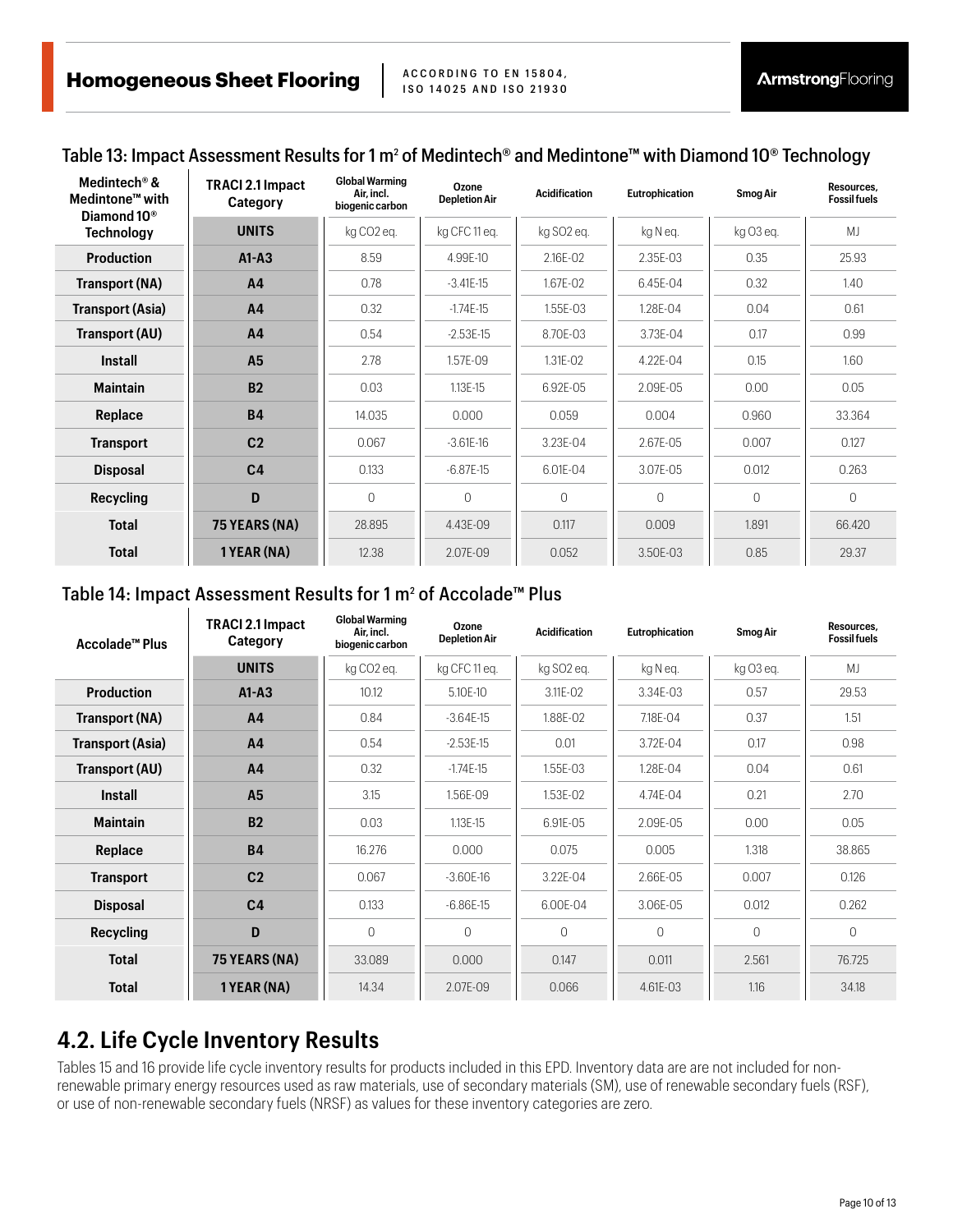#### Table 15: Resources Use for 1 m<sup>2</sup> of Medintech® and Medintone™ with Diamond 10® Technology

| Medintech® &<br>Medintone <sup>™</sup> with<br>Diamond 10 <sup>®</sup> | <b>Resource Use</b><br><b>Parameters</b> | Total use of<br>renewable primary<br>energy resources | Renewable primary<br>energy used as energy<br>carrier | Total use of<br>non-renewable<br>primary energy<br>resources | Non-renewable<br>primary energy used<br>as energy carrier | Use of net fresh water<br>resources (FW) |
|------------------------------------------------------------------------|------------------------------------------|-------------------------------------------------------|-------------------------------------------------------|--------------------------------------------------------------|-----------------------------------------------------------|------------------------------------------|
| <b>Technology</b>                                                      | <b>UNITS</b>                             | [MJ, LHV]                                             | [MJ, LHV]                                             | [MJ, LHV]                                                    | [MJ, LHV]                                                 | $\lceil m^3 \rceil$                      |
| <b>Production</b>                                                      | $A1 - A3$                                | 14.66                                                 | 14.66                                                 | 248.05                                                       | 248.05                                                    | 0.08                                     |
| Transport (NA)                                                         | A4                                       | 0.16                                                  | 0.16                                                  | 0.00                                                         | 0.00                                                      | 0.03                                     |
| <b>Transport (Asia)</b>                                                | A <sub>4</sub>                           | 0.16                                                  | 0.16                                                  | 0.00                                                         | 0.00                                                      | 0.02                                     |
| Transport (AU)                                                         | A <sub>4</sub>                           | 0.16                                                  | 0.16                                                  | 0.00                                                         | 0.00                                                      | 0.01                                     |
| <b>Install</b>                                                         | <b>A5</b>                                | 0.04                                                  | 0.04                                                  | 0.00                                                         | 0.00                                                      | 6.32E-04                                 |
| <b>Maintain</b>                                                        | <b>B2</b>                                | 0.07                                                  | 0.07                                                  | 0.00                                                         | 0.00                                                      | $-1.06E - 03$                            |
| Replace                                                                | <b>B4</b>                                | 30.23                                                 | 30.23                                                 | 517.84                                                       | 517.84                                                    | 0.21                                     |
| <b>Transport</b>                                                       | C <sub>2</sub>                           | 0.03                                                  | 0.03                                                  | 1.02                                                         | 0.00                                                      | 1.14E-04                                 |
| <b>Disposal</b>                                                        | C <sub>4</sub>                           | 0.16                                                  | 0.16                                                  | 2.26                                                         | 0.00                                                      | 2.48E-04                                 |
| <b>Recycling</b>                                                       | D                                        | 0.00                                                  | 0.00                                                  | 0.00                                                         | 0.00                                                      | 0.00                                     |
| <b>Total</b>                                                           | 75 YEARS (NA)                            | 50.58                                                 | 50.58                                                 | 786.61                                                       | 786.61                                                    | 0.23                                     |
| <b>Total</b>                                                           | 1 YEAR (NA)                              | 15.12                                                 | 15.12                                                 | 262.20                                                       | 262.20                                                    | 0.10                                     |

#### Table 16: Resources Use for 1 m<sup>2</sup> of  $\,$  Accolade™ Plus

| Accolade™ Plus          | <b>Resource Use</b><br><b>Parameters</b> | Total use of<br>renewable primary<br>energy resources | Renewable primary<br>energy used as energy<br>carrier | Total use of<br>non-renewable<br>primary energy<br>resources | Non-renewable<br>primary energy used<br>as energy carrier | Use of net fresh water<br>resources (FW) |  |
|-------------------------|------------------------------------------|-------------------------------------------------------|-------------------------------------------------------|--------------------------------------------------------------|-----------------------------------------------------------|------------------------------------------|--|
|                         | <b>UNITS</b>                             | [MJ, LHV]                                             | [MJ, LHV]                                             | [MJ, LHV]                                                    | [MJ, LHV]                                                 | $\lceil m^3 \rceil$                      |  |
| <b>Production</b>       | $A1 - A3$                                | 16.29                                                 | 16.29                                                 | 283.80                                                       | 283.80                                                    | 0.08                                     |  |
| Transport (NA)          | A <sub>4</sub>                           | 0.16                                                  | 0.16                                                  | 11.69                                                        | 11.69                                                     | 0.03                                     |  |
| <b>Transport (Asia)</b> | A <sub>4</sub>                           | 0.15                                                  | 0.15                                                  | 7.34                                                         | 7.34                                                      | 0.02                                     |  |
| Transport (AU)          | A <sub>4</sub>                           | 0.14                                                  | 0.14                                                  | 4.73                                                         | 4.73                                                      | 0.01                                     |  |
| <b>Install</b>          | A <sub>5</sub>                           | 0.04                                                  | 0.04                                                  | 8.47                                                         | 8.47                                                      | 6.19E-04                                 |  |
| <b>Maintain</b>         | <b>B2</b>                                | 0.07                                                  | 0.07                                                  | 0.64                                                         | 0.64                                                      | $-1.06E-03$                              |  |
| Replace                 | <b>B4</b>                                | 33.50                                                 | 33.50                                                 | 517.84                                                       | 615.75                                                    | 0.22                                     |  |
| <b>Transport</b>        | C <sub>2</sub>                           | 0.03                                                  | 0.03                                                  | 1.02                                                         | 1.02                                                      | 1.14E-04                                 |  |
| <b>Disposal</b>         | C <sub>4</sub>                           | 0.16                                                  | 0.16                                                  | 2.26                                                         | 2.26                                                      | 2.48E-04                                 |  |
| <b>Recycling</b>        | D                                        | 0.00                                                  | 0.00                                                  | 0.00                                                         | 0.00                                                      | 0.00                                     |  |
| <b>Total</b>            | 75 YEARS (NA)                            | 55.31                                                 | 55.31                                                 | 968.73                                                       | 968.73                                                    | 0.25                                     |  |
| <b>Total</b>            | 1 YEAR (NA)                              | 16.59                                                 | 16.59                                                 | 305.62                                                       | 305.62                                                    | 0.11                                     |  |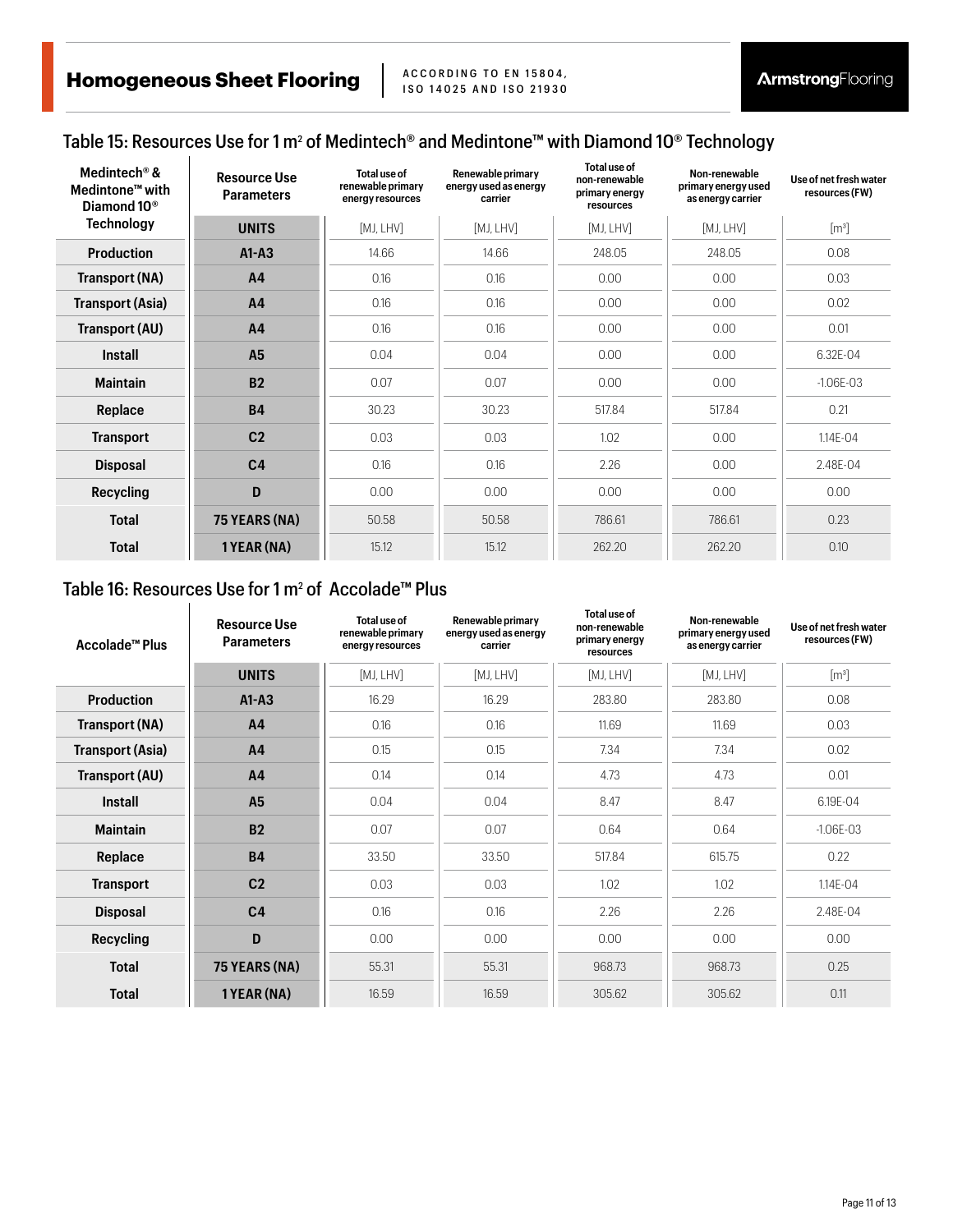#### Table 17: Outflows and Waste Categories for 1 m<sup>2</sup> of Medintech® and Medintone™ with Diamond 10® Technology

| Medintech <sup>®</sup> &<br>Medintone <sup>™</sup> with<br>Diamond 10 <sup>®</sup> | <b>Outflows and Waste</b><br><b>Categories</b> | <b>Hazardous Waste</b><br>Disposed (HWD) | Non-Hazardous<br><b>Waste Disposed</b><br>(NHWD) | <b>High Level</b><br><b>Radioactive Waste</b><br>Disposed (HLRW) | Intermediate Low<br><b>Level Radioactive</b><br>Waste (ILLRW) | <b>Exported</b><br>Energy,<br><b>Electrical</b> | <b>Exported</b><br>Energy,<br><b>Thermal</b> |
|------------------------------------------------------------------------------------|------------------------------------------------|------------------------------------------|--------------------------------------------------|------------------------------------------------------------------|---------------------------------------------------------------|-------------------------------------------------|----------------------------------------------|
| <b>Technology</b>                                                                  | <b>UNITS</b>                                   | kg                                       | kg                                               | kg                                                               | kg                                                            | [MJ, LHV]                                       | [MJ, LHV]                                    |
| <b>Production</b>                                                                  | $A1 - A3$                                      | 7.22E-04                                 | $1.00E + 00$                                     | $-6.99E - 06$                                                    | $-5.50E - 03$                                                 | 0                                               | $\Omega$                                     |
| Transport (NA)                                                                     | A <sub>4</sub>                                 | 3.78E-08                                 | 2.26E-04                                         | $-2.41E - 08$                                                    | $-1.79E - 05$                                                 | 0                                               | $\Omega$                                     |
| <b>Transport (Asia)</b>                                                            | A <sub>4</sub>                                 | 3.72E-08                                 | 1.73E-04                                         | $-1.23E - 08$                                                    | $-9.95E - 06$                                                 | 0                                               | $\Omega$                                     |
| Transport (AU)                                                                     | A <sub>4</sub>                                 | 3.75E-08                                 | 1.90E-04                                         | $-1.69E - 08$                                                    | $-1.30E - 0.5$                                                | 0                                               | $\Omega$                                     |
| <b>Install</b>                                                                     | A <sub>5</sub>                                 | 3.16E-09                                 | 2.48E-01                                         | $-1.23E - 08$                                                    | $-9.78E - 06$                                                 | 0                                               | $\Omega$                                     |
| <b>Maintain</b>                                                                    | B <sub>2</sub>                                 | 5.85E-10                                 | 1.31E-03                                         | $-5.02E - 08$                                                    | $-4.09F - 05$                                                 | 0                                               | $\Omega$                                     |
| Replace                                                                            | <b>B4</b>                                      | 1.44E-03                                 | $8.91F + 00$                                     | $-1.42E - 05$                                                    | $-1.12E - 02$                                                 | 0                                               | $\Omega$                                     |
| <b>Transport</b>                                                                   | C <sub>2</sub>                                 | 7.71E-09                                 | 3.85E-05                                         | $-2.73E - 09$                                                    | $-2.21E - 06$                                                 | 0                                               | $\Omega$                                     |
| <b>Disposal</b>                                                                    | C <sub>4</sub>                                 | 7.33E-09                                 | $3.21E + 00$                                     | $-2.73E - 08$                                                    | $-2.13E - 05$                                                 | 0                                               | $\Omega$                                     |
| <b>Recycling</b>                                                                   | D                                              | 0                                        | $\Omega$                                         | $\Omega$                                                         | $\bigcap$                                                     | $\Omega$                                        | $\cap$                                       |
| <b>Total</b>                                                                       | 75 YEARS (NA)                                  | 7.22E-04                                 | 4.46E+00                                         | $-7.10E - 06$                                                    | $-5.59E-03$                                                   | $0.00E + 0$                                     | $0.00E + 0$                                  |
| <b>Total</b>                                                                       | 1 YEAR (NA)                                    | 2.17E-03                                 | $1.35E + 01$                                     | $-2.50E - 05$                                                    | $-1.98E - 02$                                                 | $0.00E + 0$                                     | $0.00E + 0$                                  |

#### Table 18: Outflows and Waste Categories for 1 m<sup>2</sup> of Accolade™ Plus

| Accolade™ Plus          | <b>Outflows and Waste</b><br><b>Categories</b> | <b>Hazardous Waste</b><br>Disposed (HWD) | Non-Hazardous<br><b>Waste Disposed</b><br>(NHWD) | <b>High Level</b><br><b>Radioactive Waste</b><br>Disposed (HLRW) | Intermediate Low<br><b>Level Radioactive</b><br>Waste (ILLRW) | <b>Exported</b><br>Energy,<br><b>Electrical</b> | <b>Exported</b><br>Energy,<br>Thermal |
|-------------------------|------------------------------------------------|------------------------------------------|--------------------------------------------------|------------------------------------------------------------------|---------------------------------------------------------------|-------------------------------------------------|---------------------------------------|
|                         | <b>UNITS</b>                                   | kg                                       | kg                                               | kg                                                               | kg                                                            | [MJ, LHV]                                       | [MJ, LHV]                             |
| <b>Production</b>       | $A1 - A3$                                      | 6.48E-04                                 | 4.50E-01                                         | $-4.20E - 06$                                                    | $-3.35E - 03$                                                 | $\mathbf{0}$                                    | $\Omega$                              |
| Transport (NA)          | A <sub>4</sub>                                 | 3.78E-08                                 | 2.13E-04                                         | $-2.35E - 08$                                                    | $-1.74E - 05$                                                 | $\mathbf 0$                                     | $\Omega$                              |
| <b>Transport (Asia)</b> | A <sub>4</sub>                                 | 3.74E-08                                 | 1.89E-04                                         | $-1.69E - 08$                                                    | $-1.30E - 05$                                                 | $\overline{0}$                                  | $\Omega$                              |
| Transport (AU)          | A <sub>4</sub>                                 | 3.72E-08                                 | 0.000173                                         | $-9.93E - 06$                                                    | $-9.93E - 06$                                                 | $\overline{0}$                                  | $\Omega$                              |
| <b>Install</b>          | A <sub>5</sub>                                 | 3.13E-09                                 | 1.87E-01                                         | $-7.83F - 09$                                                    | $-6.32F - 06$                                                 | $\overline{0}$                                  | $\bigcap$                             |
| <b>Maintain</b>         | <b>B2</b>                                      | 5.84E-10                                 | 1.22E-03                                         | $-4.67F - 08$                                                    | $-3.81F - 0.5$                                                | $\overline{0}$                                  | $\Omega$                              |
| Replace                 | <b>B4</b>                                      | 1.30E-03                                 | 7.24E+00                                         | $-8.60E - 06$                                                    | $-6.87R - 03$                                                 | $\mathbf 0$                                     | $\Omega$                              |
| <b>Transport</b>        | C <sub>2</sub>                                 | 7.70E-09                                 | 3.58E-05                                         | $-2.54E - 09$                                                    | $-2.06E - 06$                                                 | $\mathbf{0}$                                    | $\Omega$                              |
| <b>Disposal</b>         | C <sub>4</sub>                                 | 7.31E-09                                 | 2.98E+00                                         | $-2.54E - 08$                                                    | $-1.98E - 05$                                                 | $\mathbf 0$                                     | $\Omega$                              |
| <b>Recycling</b>        | D                                              | $\Omega$                                 | $\Omega$                                         | $\Omega$                                                         | $\Omega$                                                      | $\overline{0}$                                  | $\bigcap$                             |
| <b>Total</b>            | 75 YEARS (NA)                                  | 6.48E-04                                 | $3.62E + 00$                                     | $-4.30E - 06$                                                    | $-3.44E - 03$                                                 | $0.00E + 0$                                     | $0.00E + 0$                           |
| <b>Total</b>            | 1 YEAR (NA)                                    | 1.94E-03                                 | $1.10E + 01$                                     | $-1.64F - 0.5$                                                   | $-1.31E - 02$                                                 | $0.00E + 0$                                     | $0.00E + 0$                           |

#### **5.0 LCA Interpretation**

Under the 75-year building service life assumption, product manufacturing (A1-A3) and recommended maintenance (B2) are the largest contributors to most impacts categories considered. The production of raw materials as shown in Figure 3, represents a substantial fraction of potential impact, even over the life of a building. The potential impact of floor maintenance adds up over time and are relevant contributors to the life cycle. Transportation of the flooring product from the manufacturing facility to the installation site (A4) is a relatively minor contributor to all impact categories. Replacement (B4) is a key contributor, because it represents the production, installation and disposal of replacement products needed to satisfy the 75-year building service. The PCR assumes that all flooring product have the same durability, however more durable products will have lower impact.